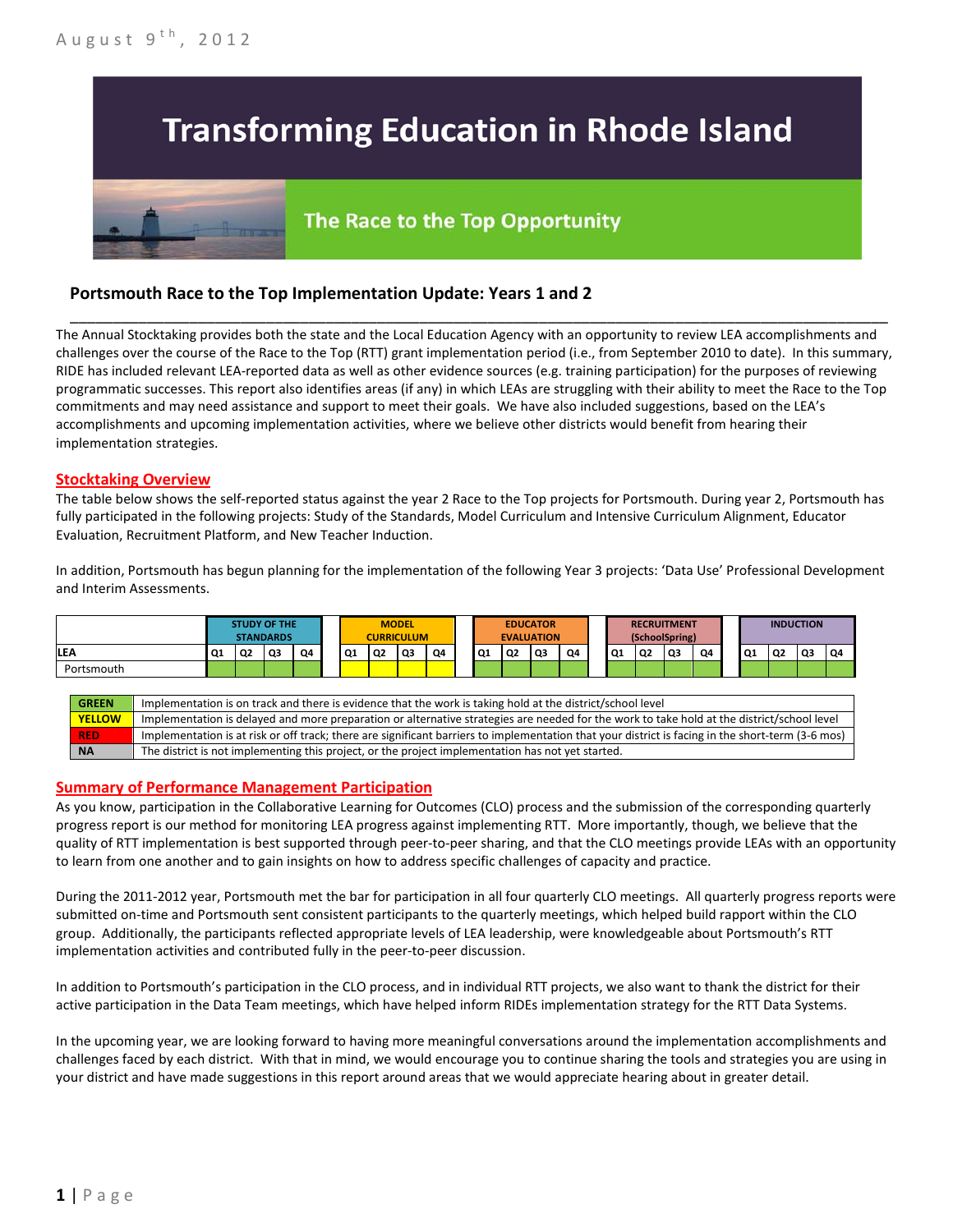#### **System of Support 1: Standards and Curriculum**

As of July 2012, Portsmouth is on-track against the System of Support 1 year 1 and year 2 commitments and tasks for Race to the Top, reflected in the tables below. Based on the quarterly progress reports submitted by Portsmouth, we have assessed the district as 'on track', 'delayed' or 'off track/at risk' on each task utilizing the criteria described on page 1 of this report.

| <b>Study of the Standards</b>                                   |                    | Year 2:<br>SY11-12 |  |
|-----------------------------------------------------------------|--------------------|--------------------|--|
| Identify educators to participate in the Study of the Standards | $X^*$              |                    |  |
| Specify names and invite participants                           |                    |                    |  |
| Coordinate schedule with RIDE for all participants              |                    | ∧                  |  |
| Complete planned educator training                              | $\mathbf{\Lambda}$ | ∧                  |  |

*\*Please note: the 'x' in the above table represents the anticipated completion timeline set by RIDE, not when the district completed the task.*

| Intensive Curriculum Alignment and Model Curriculum Development                                                                                                                                                                                           |   |   | Year 2:<br>SY11-12        |  |
|-----------------------------------------------------------------------------------------------------------------------------------------------------------------------------------------------------------------------------------------------------------|---|---|---------------------------|--|
| Develop and communicate a multi-year Transition Plan for the Common Core State Standards implementation, including clear<br>expectations for school level transition benchmarks and a plan for developing a curriculum aligned to the CCSS in grades K-12 | X | x | x                         |  |
| Identify opportunities for educators to work collaboratively to deepen understanding of CCSS (e.g. Common Planning Time, grade<br>level team, department meetings, faculty meetings)                                                                      |   | X | $\boldsymbol{\mathsf{x}}$ |  |
| Conduct analyses of each core curricula to ensure that each is aligned to standards, guaranteed and viable                                                                                                                                                | x |   |                           |  |
| Identify which, if any, curriculum development is needed as well as the method by which curriculum will be developed (i.e. Model<br>Curriculum with the Charles A. Dana Center, through an LEA cohort, or individually)                                   | x | X |                           |  |
| Create implementation plan, including the identification of aligned resources, to support roll out of new curricula                                                                                                                                       |   |   | $\boldsymbol{\mathsf{x}}$ |  |
| Develop curriculum aligned to the Common Core State Standards, including participation in Dana Center curriculum writing and<br>leadership sessions (if applicable)                                                                                       |   |   |                           |  |

Portsmouth distributed the Standards guidebooks to all staff members at the start of the school year. The district met their RTT goal (i.e. 4 per building) for sending educators to the Study of the Standards professional development sessions and, as of December, had sent key leaders to Math and ELA sessions.

To encourage teacher engagement in the transition to the common core state standards (CCSS), Portsmouth completed a crosswalk between the CCSS and the RI GLEs/GSEs, for which grade-level teams in Math and ELA were given time to work. As an additional support, the crosswalks were made available to all teachers for review and feedback, and were utilized to review curriculum resources in Mathematics. Additionally, the district has attended supplemental professional development geared towards increasing readiness to transition through focusing on text complexity, developing text-dependent questions, and deepening understanding of the mathematics standards.

Portsmouth has made significant progress against implementing a guaranteed and viable curriculum aligned to the new common core state standards. In June, grade-level teacher teams, literacy and math coaches, content coordinators, and administrators participated in a two-day professional development workshop facilitated by the Marzano Research Laboratory to develop power standards and proficiency scales in ELA and Math, work scheduled for completion in August 2012. During the 2010-2011 and 2011-2012 school years, Portsmouth worked with several other districts to develop a K-12 science model curriculum. Although we are disappointed to note that Portsmouth is no longer participating in the K-12 mathematics model curriculum development work with the Dana Center and RIDE, we look forward to learning more about the supplemental activities that the district is doing to create a viable curriculum.

Portsmouth also received additional grant funding from RIDE to develop a professional learning community. Along with Tiverton and Bristol-Warren, Portsmouth will create instruction that provides meaningful opportunities for students to read, write, and talk about science. The PLC, which concludes in June 2014, will focus on the strategies to best support science learning and will develop lessons that integrate the CCSS.

In their quarterly progress reports, Portsmouth noted that they have encountered the following challenges around this work:

- Ensuring that high quality classroom instruction and work are not compromised by training or professional development
- Sequencing of curriculum work (i.e., completion of the crosswalks and ensuring vertical/horizontal alignment) caused the majority of work to be completed over the summer, which resulted in the need to pay costly stipends

We want to commend Portsmouth on their collaboration (both in-district and cross-district) around resources and strategies that will deepen educator understanding of the new Common Core State Standards and accelerate the implementation of the new standards at the classroom level. We hope that you will take the opportunity to share the curriculum materials you are developing with your fellow CLO colleagues during upcoming meetings, or with all districts through the Instructional Management System (IMS). In the upcoming year, we would encourage Portsmouth to share their progress and approach with other stakeholders; we believe that the sharing of those practices will accelerate the transition to the common core for all districts involved in this important work.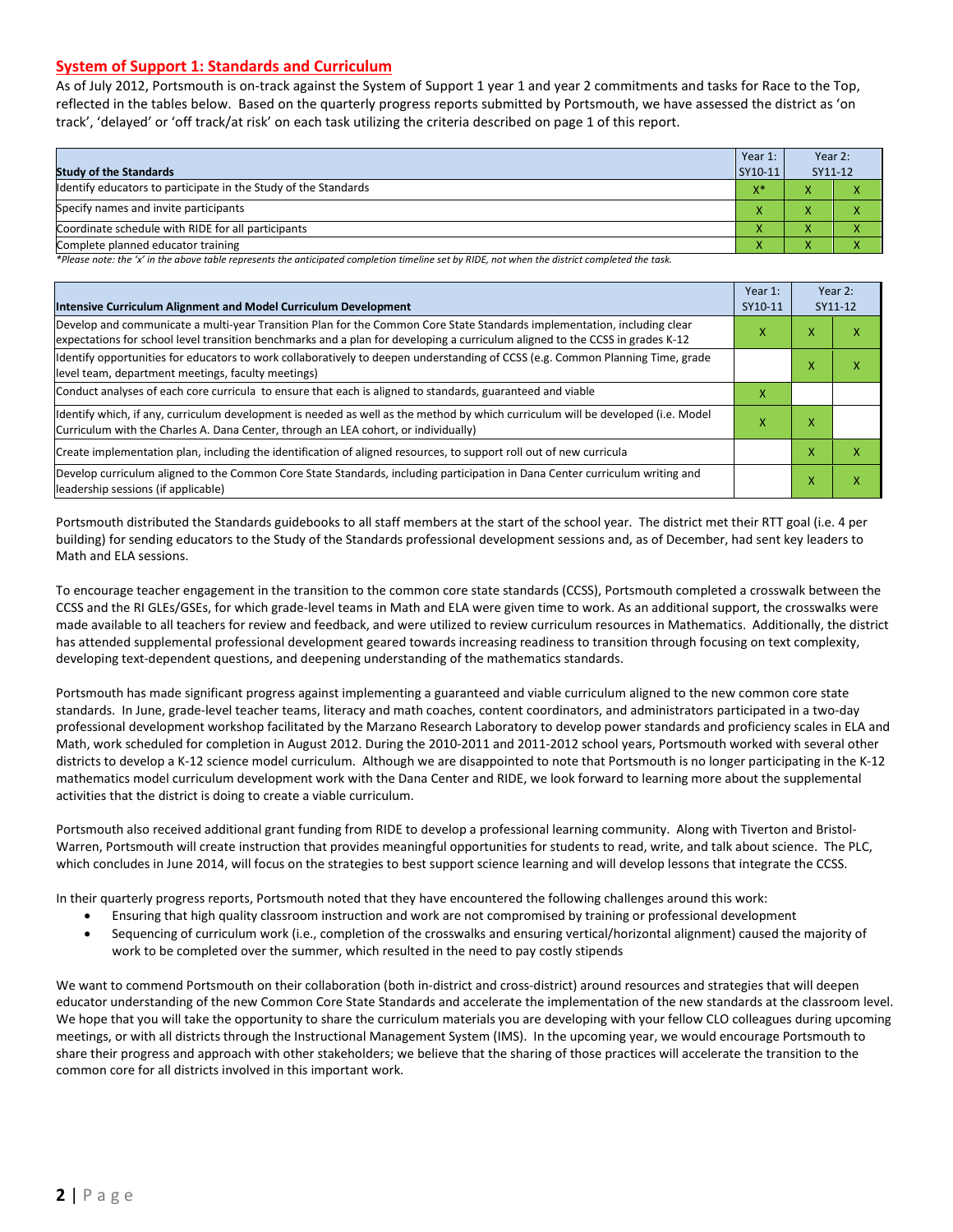#### **System of Support 2: Instructional Improvement Systems**

As of July 2012, Portsmouth is on-track against the System of Supports 2 year 1 and 2 commitments and tasks for Race to the Top. Portsmouth indicated to RIDE that they will partially implement the Interim Assessments and all schools will engage in the 'Data Use' professional development series in fall 2012. RIDE anticipates that the district may choose to also register for training on the administration and scoring of the Interim Assessments, which will also take place in summer 2012.

Portsmouth reported that they will not implement the Formative Assessment online professional development modules. Additionally, the district has not yet attended training sessions on the Instructional Management System (IMS) Primary (Pinnacle) and RtI (Exceed) platforms.

RIDE wants to thank Portsmouth for their participation in the 'data use' focus groups, which helped shape RIDE's content development and implementation planning for that project. The district's participation in the RIDE data team meetings also helped shape this work.

In the upcoming CLO sessions, we look forward to hearing about the successes and challenges that Portsmouth has encountered while implementing these systems, as well as the district's progress around building teacher engagement in the various IMS tools and resources. Additionally, for those participating in the 'Data Use' professional development, we would be interested in hearing some of the strategies that Portsmouth has learned around deepening collaboration around data and using data to change instructional outcomes.

| <b>Instructional Management System (IMS)</b>                                                                                                                                                                                           | Year 1:<br>SY10-11                            |   | Year 2:<br>SY11-12 |
|----------------------------------------------------------------------------------------------------------------------------------------------------------------------------------------------------------------------------------------|-----------------------------------------------|---|--------------------|
| Designate an LEA data steward to support decision making around data collections and systems implementation and to provide input<br>and feedback on data initiatives through designated representatives                                | <b>Identify</b><br><b>LEA Data</b><br>Steward | x | ⋏                  |
| Maintain data quality standards of local student information systems and upload local assessment data and program information as<br>required by RIDE in a timely manner                                                                | x                                             | x | ⋏                  |
| Review the RIDE IMS Training Plan and develop a multiyear training and implementation plan to provide all educators with access<br>and training on the system                                                                          |                                               |   |                    |
| Based on IMS Training Plan guidance, register and attend training for Administrative Users (i.e. users who will maintain and configure<br>both the Primary IMS and RtI Module) and LEA Trainers (i.e. staff to be trained as trainers) |                                               |   | ⋏                  |
| Following RIDE training, LEA Administrative Users and LEA Trainers configure the IMS for educator use and to provide end users with<br>access and training needed to utilize the IMS for daily activities                              |                                               |   | ⋏                  |

| 'Data Use' Professional Development                                                                                                                                                                                                                                                     | Year 1:<br>SY10-11 | SY11-12 | Year 2: |
|-----------------------------------------------------------------------------------------------------------------------------------------------------------------------------------------------------------------------------------------------------------------------------------------|--------------------|---------|---------|
| Complete a needs assessment survey indicating the use of and collaboration around data within schools and across the LEA                                                                                                                                                                |                    |         | л       |
| Based on RIDE implementation plan, determine the timing (i.e. Year 1, Year 2, or staggered across Year 1 and Year 2) of LEA<br>participation in 'Data Use' Professional Development and provide RIDE with the schools that will participate in Year 1 and/or Year 2<br>training cohorts |                    |         | x       |
| In coordination with RIDE, select 'Data Use' training dates for each cohort of schools, as applicable                                                                                                                                                                                   |                    |         | Year 1  |
| Identify and provide RIDE with the leadership team members from each school who will participate in the Year 1 and/or Year 2<br>training cohorts, as applicable                                                                                                                         |                    |         | Year 1  |

*\* Please note that, for this project, 'year 1' refers to cohort 1 taking place during the 2012-2013 school year, and 'year 2' refers to cohort 2 taking place during the 2013-2014 school year.*

| <b>Interim Assessments</b>                                                                                                                                                              | Year 1:<br>SY10-11 | Year 2:<br>SY11-12 |  |
|-----------------------------------------------------------------------------------------------------------------------------------------------------------------------------------------|--------------------|--------------------|--|
| Identify method by which all educators will have access to interim assessments                                                                                                          |                    |                    |  |
| Develop timeline for training of all educators in the use of interim assessments utilizing train-the-trainer model                                                                      |                    |                    |  |
| Develop protocols or expectations regarding the use of interim assessment to inform instruction including timelines for<br>administration and process for scoring and reporting results |                    |                    |  |

Based on information provided to RIDE, we anticipate that Portsmouth will implement the Formative Assessment professional development modules during school year 2013-2014.

| <b>Formative Assessment Online Professional Development Modules</b>                                                                                                                                      | Year $1$ :<br>SY10-11 | Year $2:$<br>SY11-12 |
|----------------------------------------------------------------------------------------------------------------------------------------------------------------------------------------------------------|-----------------------|----------------------|
| Create multivear plan for implementation of formative assessment PD modules, including the process and timelines by which all<br>educators will participate in the formative assessment training modules |                       |                      |
| ldentify facilitators who will support the implementation of formative assessment practices in daily instruction                                                                                         |                       |                      |

*\* As per the description on page 1, this task is 'N/A' for Year 2 (2011-2012 school year) because the district is not implementing this project until the 2013-2014 school year.*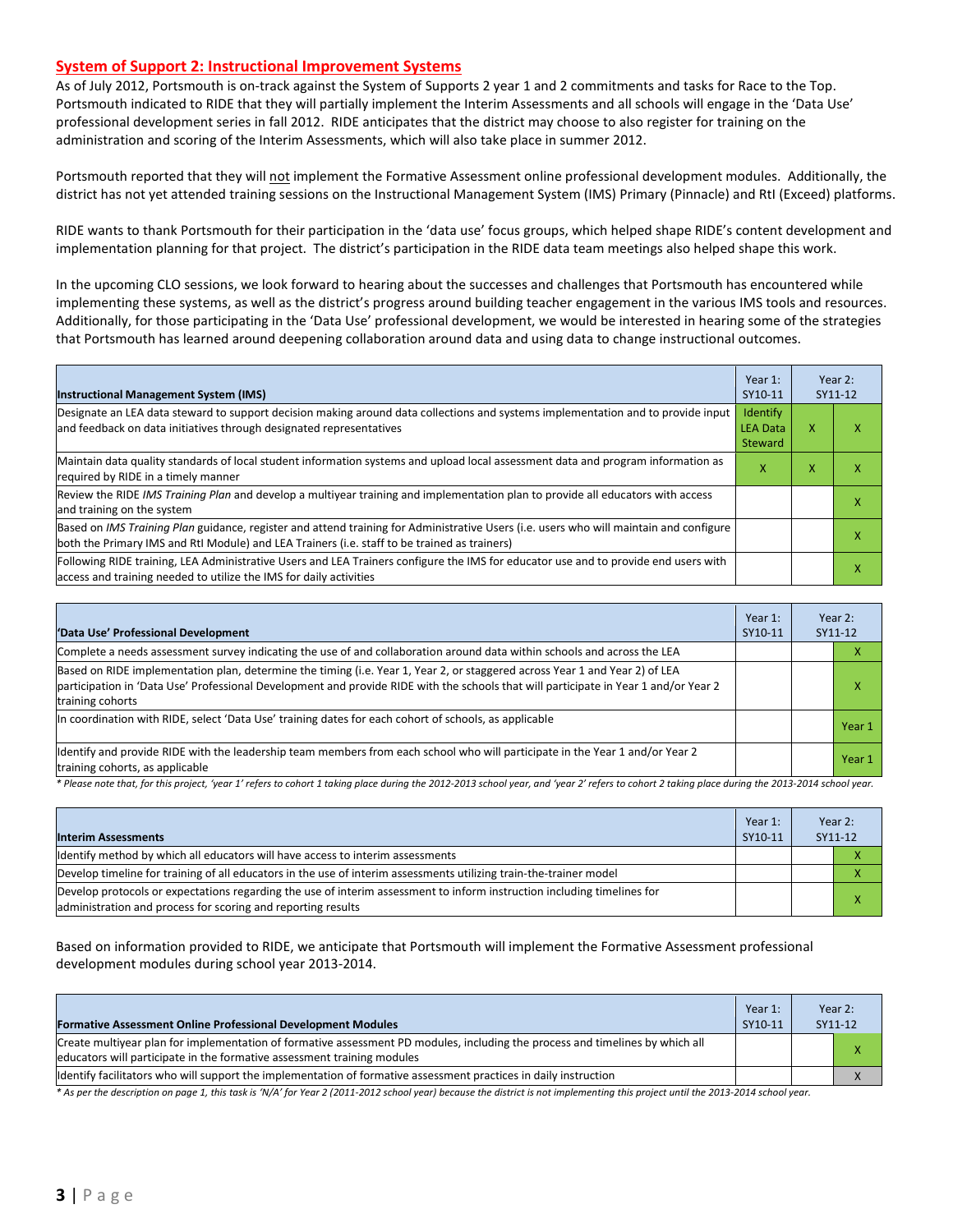#### **System of Support 3: Educator Effectiveness**

As of July 2012, Portsmouth is on-track against the System of Support 3 year 1 and 2 commitments and tasks for Race to the Top.

| <b>Educator Evaluation</b>                                                                                                                                                                            |   |   | Year 2:<br>SY11-12 |
|-------------------------------------------------------------------------------------------------------------------------------------------------------------------------------------------------------|---|---|--------------------|
| Participate in educator evaluation model design, development and refinement feedback opportunities.                                                                                                   | x | x | x                  |
| Identify District Evaluation Committee members, responsible for monitoring the implementation of the system and providing<br>recommendations to LEA leadership teams.                                 | x | X | x                  |
| Participate in field testing to support RI Model development                                                                                                                                          | X |   |                    |
| Identify individuals who will serve as primary and, if applicable, secondary/complementary evaluators                                                                                                 | X |   | x                  |
| Send all required evaluators to RIDE-provided evaluator training on model; Send evaluators and system administrators to training on<br>the Educator Performance Support System (EPSS) data system     | X | X | X                  |
| Examine LEA Policies and Contracts for Challenges; where applicable, consider memorandums of understanding or contract renewal<br>language which will support district implementation of evaluations. |   | X | X                  |
| Create a plan for the appropriate use of funds to support implementation of educator evaluation system.                                                                                               |   |   | x                  |
| Complete required RI Model components of educators and building administrator evaluations.                                                                                                            |   |   | x                  |
| Submit evaluation data and documentation (e.g. component and summative level ratings, verified rosters); provide other requested<br>information to support RIDE research and system improvement.      |   |   | X                  |

Based on their quarterly progress reports, Portsmouth has implemented all components of the Rhode Island Model for teacher and building administrator evaluations. While Portsmouth submitted summative ratings for teachers, the district did not submit summative ratings for building administrators.

To support teacher understanding of the evaluation process, a synthesis of the process and FAQ was developed for staff, and a blog was created for teachers to post questions and comments to central office regarding the evaluation system. In addition, several members of NEA Portsmouth (literacy coaches and ISPs) have been involved with conducting short observations. Portsmouth also created and submitted to RIDE a list of District Evaluation Committee members (e.g. teachers, building and district leadership, support personnel.

Portsmouth attended all evaluation training modules offered by RIDE during the 2011-2012 school year. Currently, participants from the district are registered for the upcoming summer training. We want to remind the district that all personnel responsible for evaluating teachers and building administrators must attend Academy training during summer 2012, as well as two half-days of additional professional development taking place over the 2012-2013 school year and online observation practice; personnel responsible for evaluating both teachers and building administrators (e.g., a principal who evaluates teachers and an assistant principal) are only required to attend the *Academy for Personnel Evaluating Teachers*.

In their quarterly progress report, Portsmouth noted that they have encountered the following challenges around this work:

- Time needed for building administrators to complete evaluations
- Union challenges regarding ability for some members of the NEA to support teacher evaluations
- Need to send teachers to ISP trainings so that they can support the evaluation process next year

RIDE has appreciated Portsmouth's collaboration and thought partnership around the development and refinement of educator evaluation processes. We hope that, in the upcoming year, Portsmouth shares the structures and processes they put in place to support the evaluation process (e.g. evaluation blog) with their CLO colleagues.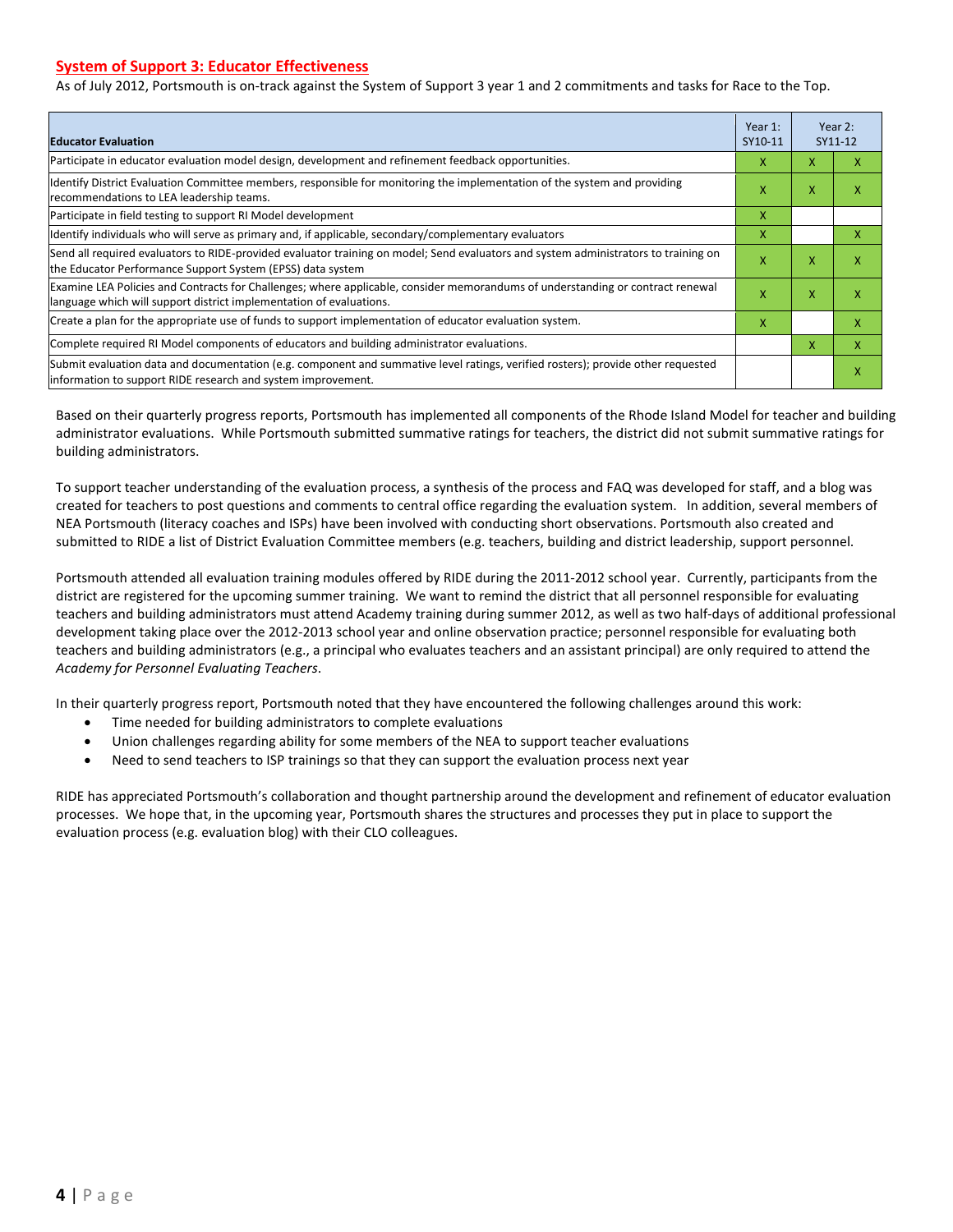#### **System of Support 4: Human Capital Development**

As of July 2012, Portsmouth is on-track against the System of Support 4 year 1 and 2 commitments and tasks for Race to the Top.

| <b>Recruitment (SchoolSpring)</b>                                                            | Year 1:<br>SY10-11 | Year 2:<br>SY11-12 |
|----------------------------------------------------------------------------------------------|--------------------|--------------------|
| Provide RIDE with feedback on the desired functionality of a state-wide recruitment platform | X                  |                    |
| Attend orientation sessions with selected vendor and train relevant personnel as needed      |                    |                    |
| Post open positions using the state-wide Recruitment Platform (SchoolSpring)                 |                    |                    |

| <b>Beginning Teacher Induction</b>                                                                                                                                            | Year 1:<br>SY10-11 |                   | Year 2:<br>SY11-12 |
|-------------------------------------------------------------------------------------------------------------------------------------------------------------------------------|--------------------|-------------------|--------------------|
| Provide RIDE with feedback around the proposed design of the Induction Coach program                                                                                          | X                  |                   |                    |
| If applicable, recommend potential Induction Coaches to RIDE                                                                                                                  | x                  |                   | x                  |
| Review and revise hiring policies, timelines and processes in order to support appropriate and timely projections for anticipated hires<br>requiring induction coach services | W                  |                   | л                  |
| Provide RIDE with list of beginning teachers who will receive Induction Coach support in a timely manner in order to ensure that all<br>beginning teachers have coaching      |                    |                   |                    |
| Participate in RIDE-provided information opportunities in order to learn about induction coach program                                                                        | ×                  | $\mathbf{v}$<br>⋏ |                    |

In preparation for the 2012-2013 school year, Portsmouth began utilizing the SchoolSpring recruitment platform to recruit for open positions. Additionally, during the 2011-2012 school year, Portsmouth had 10 beginning teachers which were supported by RIDE induction coaches. The district worked to ensure that the Induction program aligned with the mentor system already in place to support teachers needing assistance.

In their quarterly progress report, Portsmouth noted that they have encountered the following challenges around this work:

• Financial support for induction coaches and mentors will continue to be necessary in the future.

In the upcoming CLO sessions, RIDE looks forward to engaging in a deeper conversation around the revisions that Portsmouth and other LEAs have made to their hiring policies, timelines and processes in order to support broader human capital initiatives including recruitment of highly qualified and diverse candidates and providing data-driven induction support to beginning teachers.